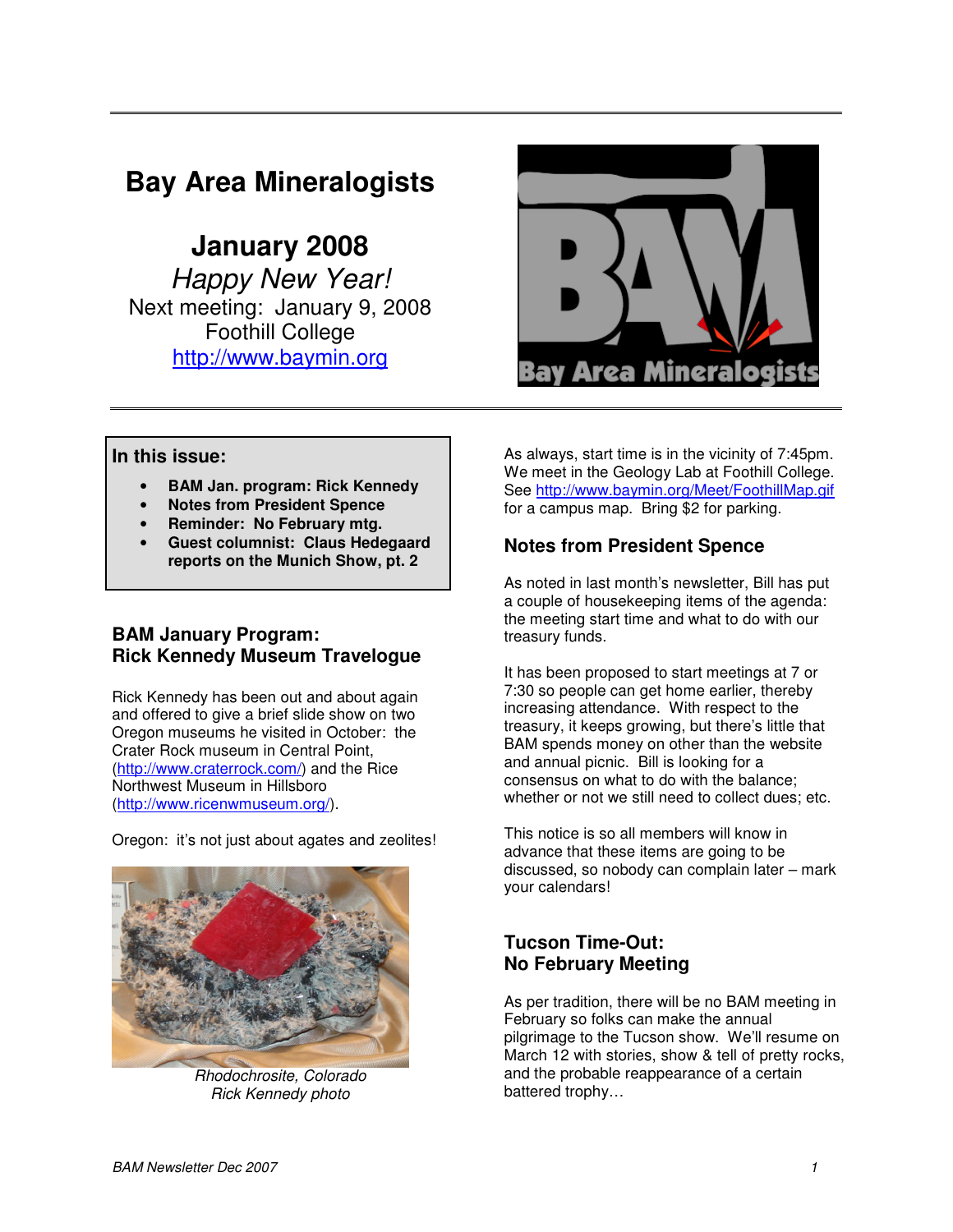For those attending Tucson, we'll circulate any proposed times for a BAM get-together.

## **München 2007, part II**

Claus Hedegaard (all text & photos copyright C. Hedegaard, 2007)

Taking respite in the special exhibit from the part of the show making claims on my wallet, I enjoyed the superb specimens from "the Top of the World" brought to München by Johannes Keilmann, who claims this is the last time he is organising the special exhibit and all will now be in the capable hands of his son, Christof. Specimens from the Herb Obodda collection figured prominently but it must have been difficult to decide what not to include in the display – there was not a single specimen, I would not have been pleased to own.

Prominent treasures included the 25 cm (?) crystal of Beryllonite on matrix from Paprok (Nuristan, Afghanistan) in the collection of Muséum National d'Histoire Naturelle (Paris) in a case with maybe a dozen superb specimens from that museum. The museum also brought what might seem as an inconspicuous Lapis Lazuli cup, produced in the 16th century Florence workshop Officina delle Pietre dure from Lapis collected in Sar-e-Sang in Afghanistan. It is from the cabinet of King Louis XIV of France. The English label read "Given to the MNHN in 1972" but the German (in my translation): "This cup was given to the MNHN in 1791." I suspect the latter to be true.



Lapis lazuli cup, Muséum National d'Histoire Naturelle collection

The French state and its museums took over many royal and noble knick-knacks in the years following the French revolution – that is an affirmative acquisition policy. The revolution took place under Louis XVI, great grandchild of Louis XIV but Louis XIV had centralised power, reigned in the nobility, reducing feudalism, while engaging nobility in what we today would see as a farcical system of favour, opulence and pretence – this resembles in no way to the modern political system. It was a necessity to Louis XIV, effectively turning France into a modern state, but despised by his successors, who had neither the competence no the determination to change it. Louis XIV's system centralised power and reduced the impact of nobility, but also promoted the growth of the educated class, which would promote the revolution, the terror and abuse it brought and the ultimate transfer of the precious Lapis Lazuli cup to MNHN. Today we see Lapis Lazuli at all mineral shows as tumble-polished stones, necklaces, pendants and what not. This obscures the fact that Lapis was exceedingly rare and valuable in the days of Louis (XIV and XVI) and this cup was not a trivial trinket but a valuable object … supporting the view of an infinitely wealthy, absolute monarch.

The cases from Herb Obodda's collection contained treasures like a specimen labelled "Adularia with Chlorite" from Tormiq (near Skardu, Pakistan), a neat, colourless Adularia crystal – probably 8 cm or so – where the edges were studded by smaller Adularia crystals of a different habit and coloured green by chlorite inclusions.



Adularia with chlorite, Pakistan Herb Obodda specimen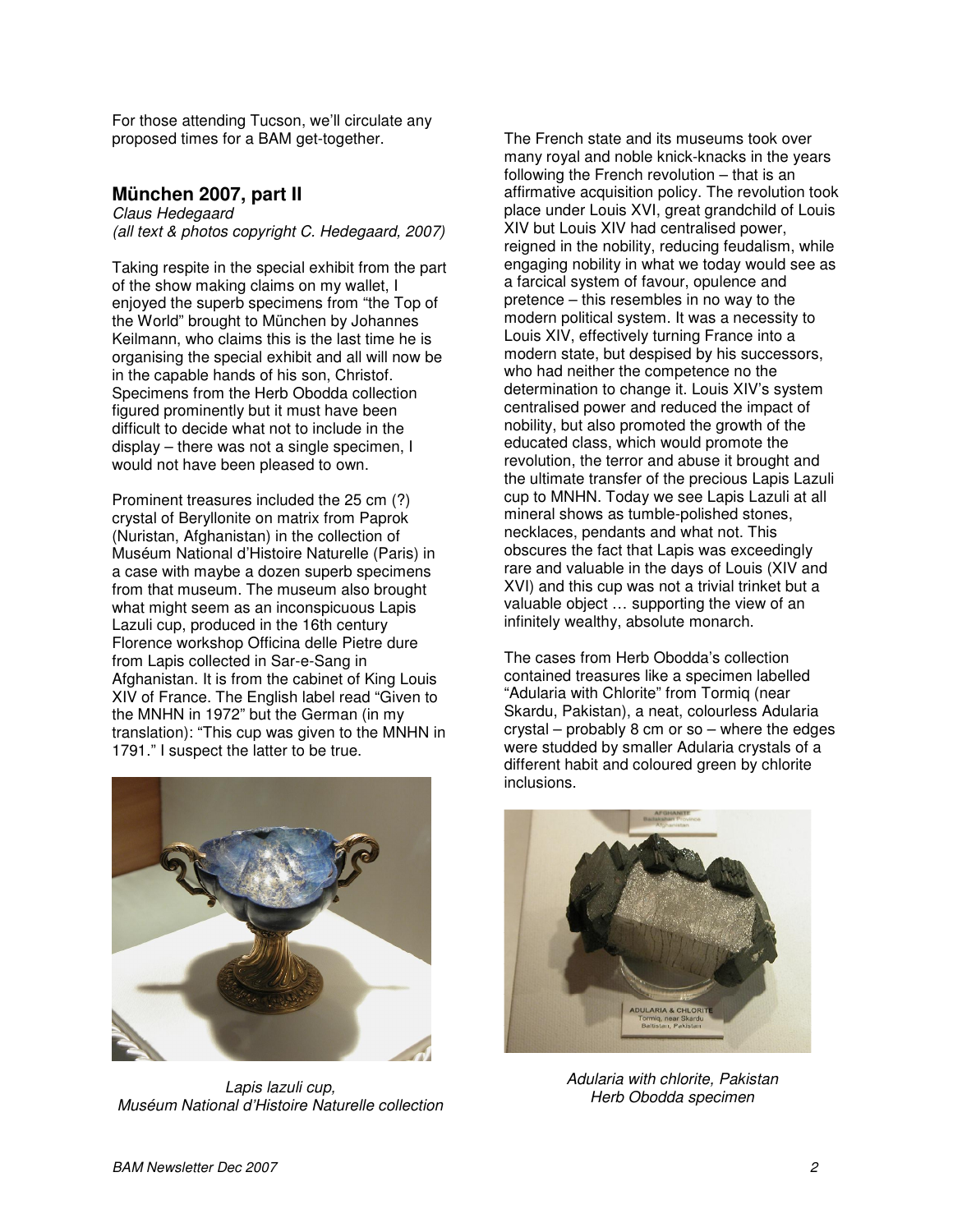I also liked the 2 cm or so, sharp crystals of Microlite on matrix of Adularia (well, Microcline var. Adularia!) from Shigar Valley (N of Skardu, Pakistan). The Xenotime-(Y) with two, sharp, greyish brown, 6 cm crystals on matrix from Zargi Mountain (NW Frontier Province, Pakistan) was adorable … but I can't help wonder whether the -(Y) is a backbone reflex because Xenotime- (Y) is the only described Xenotime or whether the specimen has actually been analysed?

Among the classic Afghan & Pakistani gem minerals, I fell for the 30 cm or so, sharp, purplish pink Spodumene var. Kunzite from Laghman (Nuristan, Afghanistan) from an uncredited collection. Gem Kunzite is "a dime a dozen," figuratively at least, and Pakistani dealers practically throw crystals at you but sharp crystals? When was the last time you saw a well-shaped, gemmy Kunzite?



Kunzite, Afghanistan Uncredited specimen at the Mineralientage München 2007 special exhibit

The true gem of the show was a dull, black crystal. The 17 cm, sharp Viitaniemiite from Paprok (Nuristan, Afghanistan) is one of a kind. It was touted as "the World's largest" and indeed it is but the point is, number two is far off and practically all Viitaniemiite, including the type

material is inconspicuous. To put things in perspective: Viitaniemiite from Viitaniemi (Eräjärvi, Tampere, Finland) is described as to 0.2 mm inclusions in Eosphorite.

Special exhibits like those at Mineralientage München are a rare treat – we can admire fantastic specimens from private collections, generally unavailable – and they are extremely costly to organise. That said, I can not help being a bit disappointed about two issues. The most important is that many specimens were unlabelled and particularly there were no explanatory texts. It is a privilege to be able to enjoy the magnificence of a 17 cm black crystal, but if you never heard of Viitaniemiite? The exhibit "preaches to the choir" but leaves the general audience a bit lost. Why are these blue and pink crystals really magnificent? Why do they occur there and not elsewhere? How are they formed? My other, minor, issue is the emphasis on nations. True, Pakistan and Afghanistan dominate the Himalayan mineral deposits but the single showcase of specimens from Nepal was a superficial treatment of the mineral deposits of the remaining Himalayan nations, including Bhutan, India, and evidently Tibet. Given the show's increased emphasis on healing and wellness, it would have been obvious to include Himalayan salt and maybe Tibetan Turquoise.



Viitaniemiite, Afghanistan (17 cm crystal!) Naturhistoriches Museum sample

Many mineral collectors and dealers shake their heads in disbelief over the healy-feely crowd with all their incantations and extraordinary application of minerals. Christmas Mass in Basilica San Pietro in the Vatican is bland in comparison! But please let me challenge your